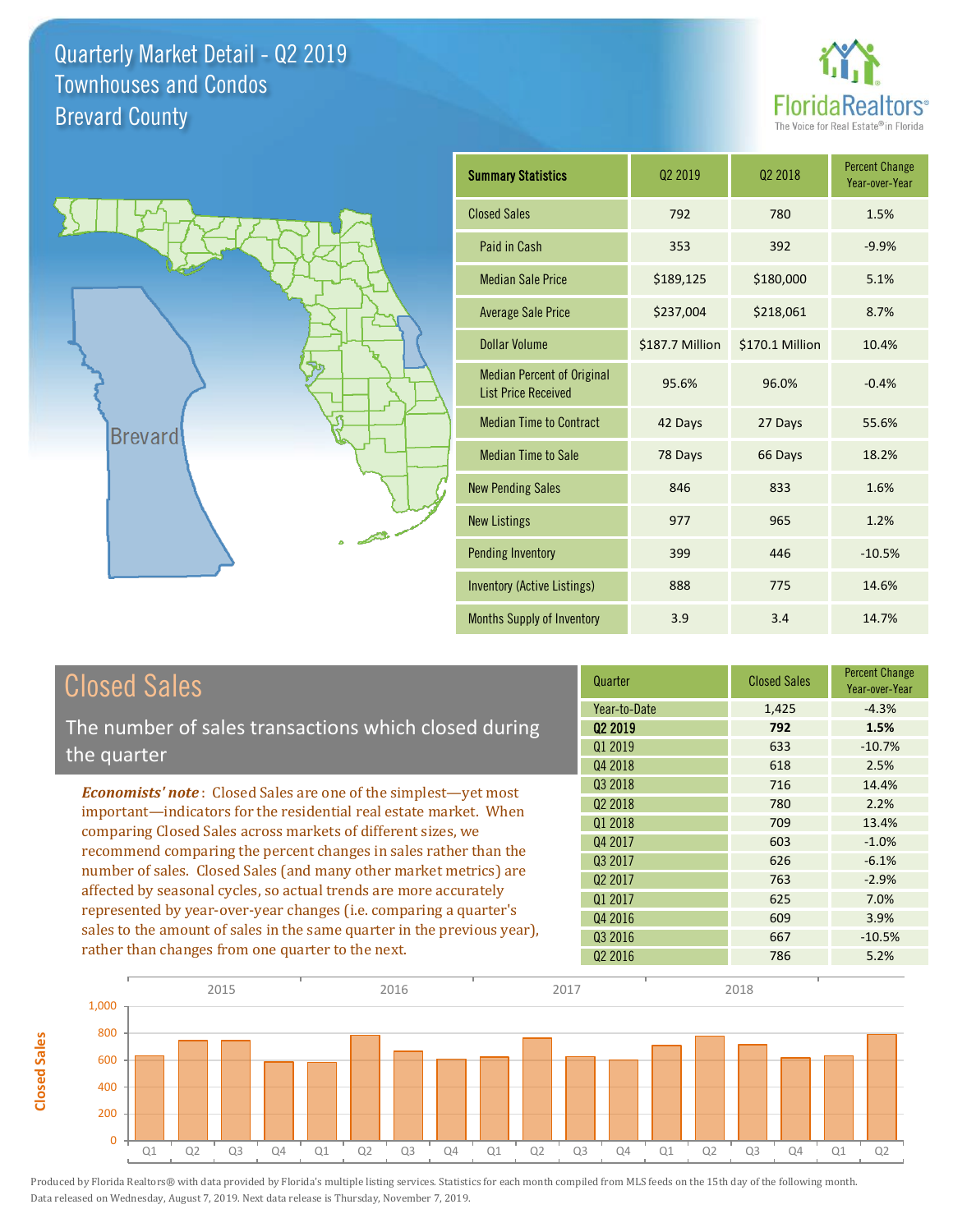

| Cash Sales                                                                     | Quarter             | <b>Cash Sales</b> | <b>Percent Change</b><br>Year-over-Year |
|--------------------------------------------------------------------------------|---------------------|-------------------|-----------------------------------------|
|                                                                                | Year-to-Date        | 681               | $-13.7%$                                |
| The number of Closed Sales during the quarter in                               | 02 2019             | 353               | $-9.9%$                                 |
| which buyers exclusively paid in cash                                          | 01 2019             | 328               | $-17.4%$                                |
|                                                                                | Q4 2018             | 305               | $-3.2%$                                 |
|                                                                                | 03 2018             | 342               | 12.9%                                   |
|                                                                                | 02 2018             | 392               | $-2.5%$                                 |
| <b>Economists' note:</b> Cash Sales can be a useful indicator of the extent to | 01 2018             | 397               | 6.1%                                    |
| which investors are participating in the market. Why? Investors are            | Q4 2017             | 315               | $-8.7%$                                 |
| far more likely to have the funds to purchase a home available up front,       | 03 2017             | 303               | $-21.3%$                                |
| whereas the typical homebuyer requires a mortgage or some other                | Q <sub>2</sub> 2017 | 402               | $-6.9%$                                 |
| form of financing. There are, of course, many possible exceptions, so          | Q1 2017             | 374               | 10.7%                                   |
| this statistic should be interpreted with care.                                | Q4 2016             | 345               | $-1.4%$                                 |
|                                                                                | Q3 2016             | 385               | $-12.5%$                                |



# Cash Sales as a Percentage of Closed Sales

The percentage of Closed Sales during the quarter which were Cash Sales

*Economists' note* : This statistic is simply another way of viewing Cash Sales. The remaining percentages of Closed Sales (i.e. those not paid fully in cash) each quarter involved some sort of financing, such as mortgages, owner/seller financing, assumed loans, etc.



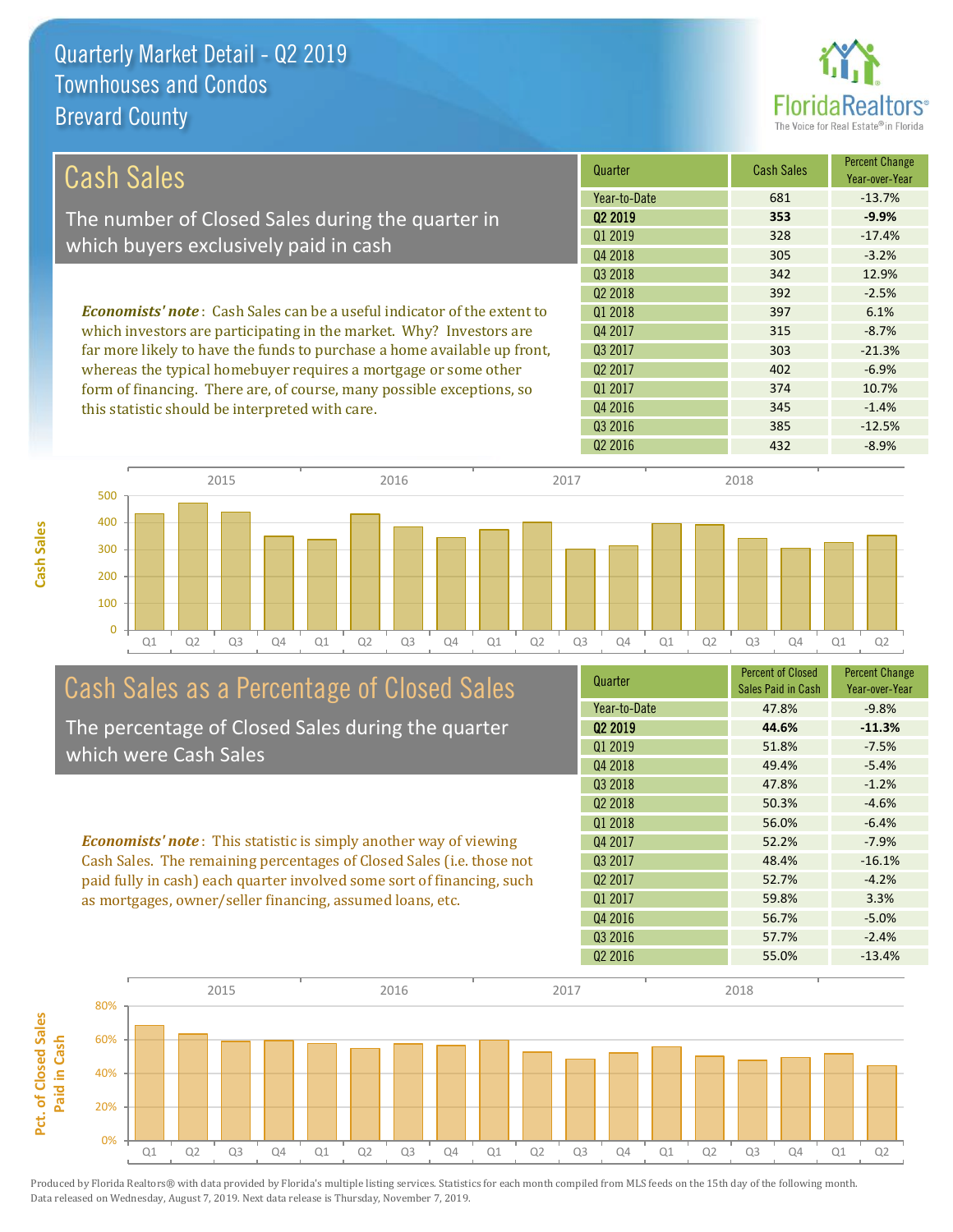

### Median Sale Price

The median sale price reported for the quarter (i.e. 50% of sales were above and 50% of sales were below)

*Economists' note* : Median Sale Price is our preferred summary statistic for price activity because, unlike Average Sale Price, Median Sale Price is not sensitive to high sale prices for small numbers of homes that may not be characteristic of the market area. Keep in mind that median price trends over time are not always solely caused by changes in the general value of local real estate. Median sale price only reflects the values of the homes that *sold* each quarter, and the mix of the types of homes that sell can change over time.

| Quarter             | <b>Median Sale Price</b> | <b>Percent Change</b><br>Year-over-Year |
|---------------------|--------------------------|-----------------------------------------|
| Year-to-Date        | \$183,500                | 7.9%                                    |
| Q <sub>2</sub> 2019 | \$189,125                | 5.1%                                    |
| Q1 2019             | \$175,000                | 10.8%                                   |
| Q4 2018             | \$175,000                | 6.1%                                    |
| Q3 2018             | \$174,950                | 9.3%                                    |
| Q <sub>2</sub> 2018 | \$180,000                | 12.5%                                   |
| 01 2018             | \$158,000                | 9.0%                                    |
| Q4 2017             | \$165,000                | 13.8%                                   |
| Q3 2017             | \$160,000                | 8.8%                                    |
| Q2 2017             | \$160,000                | 9.6%                                    |
| Q1 2017             | \$145,000                | 4.3%                                    |
| Q4 2016             | \$145,000                | 5.1%                                    |
| Q3 2016             | \$147,000                | 12.8%                                   |
| Q <sub>2</sub> 2016 | \$146,000                | 4.3%                                    |



#### Average Sale Price

The average sale price reported for the quarter (i.e. total sales in dollars divided by the number of sales)

*Economists' note* : Usually, we prefer Median Sale Price over Average Sale Price as a summary statistic for home prices. However, Average Sale Price does have its uses—particularly when it is analyzed alongside the Median Sale Price. For one, the relative difference between the two statistics can provide some insight into the market for higher-end homes in an area.

| <b>Average Sale Price</b> | <b>Percent Change</b><br>Year-over-Year |
|---------------------------|-----------------------------------------|
| \$228,614                 | 9.4%                                    |
| \$237,004                 | 8.7%                                    |
| \$218,116                 | 9.6%                                    |
| \$210,373                 | 5.6%                                    |
| \$208,460                 | 11.7%                                   |
| \$218,061                 | 13.1%                                   |
| \$198,987                 | 8.2%                                    |
| \$199,292                 | 8.4%                                    |
| \$186,581                 | $-2.2%$                                 |
| \$192,842                 | 2.9%                                    |
| \$183,960                 | $-0.8%$                                 |
| \$183,889                 | 4.5%                                    |
| \$190,835                 | 10.7%                                   |
| \$187,401                 | 7.0%                                    |
|                           |                                         |



Produced by Florida Realtors® with data provided by Florida's multiple listing services. Statistics for each month compiled from MLS feeds on the 15th day of the following month. Data released on Wednesday, August 7, 2019. Next data release is Thursday, November 7, 2019.

**Average Sale Price**

**Average Sale Price**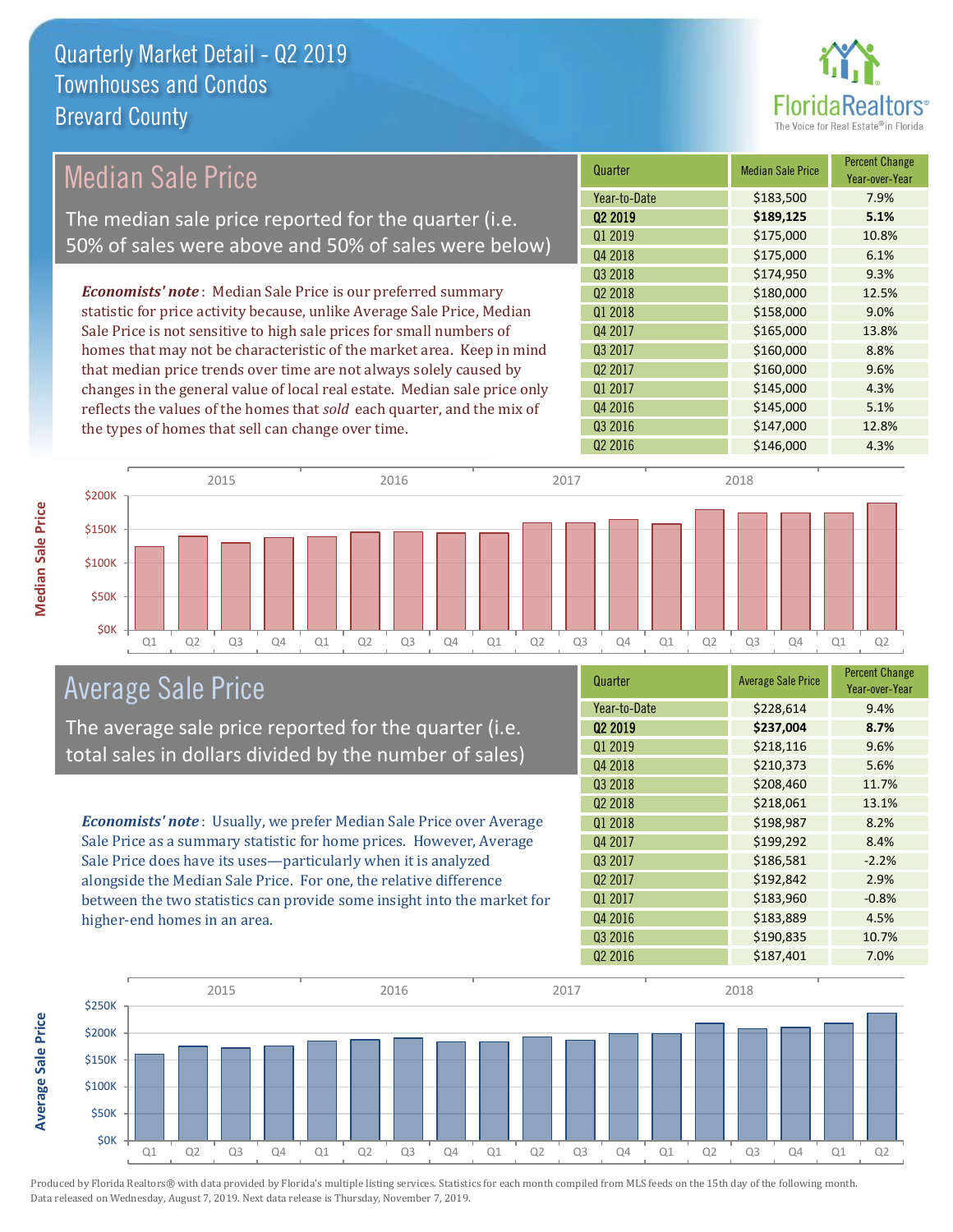

| Dollar Volume                                                                | Quarter             | <b>Dollar Volume</b> | <b>Percent Change</b><br>Year-over-Year |
|------------------------------------------------------------------------------|---------------------|----------------------|-----------------------------------------|
|                                                                              | Year-to-Date        | \$325.8 Million      | 4.7%                                    |
| The sum of the sale prices for all sales which closed                        | Q <sub>2</sub> 2019 | \$187.7 Million      | 10.4%                                   |
| during the quarter                                                           | Q1 2019             | \$138.1 Million      | $-2.1%$                                 |
|                                                                              | Q4 2018             | \$130.0 Million      | 8.2%                                    |
|                                                                              | Q3 2018             | \$149.3 Million      | 27.8%                                   |
| <b>Economists' note</b> : Dollar Volume is simply the sum of all sale prices | Q <sub>2</sub> 2018 | \$170.1 Million      | 15.6%                                   |
| in a given time period, and can quickly be calculated by multiplying         | Q1 2018             | \$141.1 Million      | 22.7%                                   |
| Closed Sales by Average Sale Price. It is a strong indicator of the health   | Q4 2017             | \$120.2 Million      | 7.3%                                    |
| of the real estate industry in a market, and is of particular interest to    | Q3 2017             | \$116.8 Million      | $-8.2%$                                 |
| real estate professionals, investors, analysts, and government agencies.     | Q <sub>2</sub> 2017 | \$147.1 Million      | $-0.1%$                                 |
| Potential home sellers and home buyers, on the other hand, will likely       | Q1 2017             | \$115.0 Million      | 6.2%                                    |
| be better served by paying attention to trends in the two components         | Q4 2016             | \$112.0 Million      | 8.6%                                    |
| of Dollar Volume (i.e. sales and prices) individually                        | Q3 2016             | \$127.3 Million      | $-0.9%$                                 |

Q1 Q2 Q3 Q4 Q1 Q2 Q3 Q4 Q1 Q2 Q3 Q4 Q1 Q2 Q3 Q4 Q1 Q2 \$0 \$50 M \$100 M \$150 M \$200 M 2015 2016 2017 2018

## Median Percent of Original List Price Received

of Dollar Volume (i.e. sales and prices) individually.

The median of the sale price (as a percentage of the original list price) across all properties selling during the quarter

*Economists' note* : The Median Percent of Original List Price Received is useful as an indicator of market recovery, since it typically rises as buyers realize that the market may be moving away from them and they need to match the selling price (or better it) in order to get a contract on the house. This is usually the last measure to indicate a market has shifted from down to up, so it is what we would call a *lagging* indicator.

| Quarter             | Med. Pct. of Orig.<br><b>List Price Received</b> | <b>Percent Change</b><br>Year-over-Year |
|---------------------|--------------------------------------------------|-----------------------------------------|
| Year-to-Date        | 95.5%                                            | $-0.2%$                                 |
| 02 2019             | 95.6%                                            | $-0.4%$                                 |
| Q1 2019             | 95.2%                                            | $-0.3%$                                 |
| Q4 2018             | 95.1%                                            | $-0.3%$                                 |
| Q3 2018             | 95.4%                                            | $-0.3%$                                 |
| Q <sub>2</sub> 2018 | 96.0%                                            | 0.9%                                    |
| 01 2018             | 95.5%                                            | 0.3%                                    |
| Q4 2017             | 95.4%                                            | 1.0%                                    |
| 03 2017             | 95.7%                                            | 0.8%                                    |
| Q <sub>2</sub> 2017 | 95.1%                                            | 0.1%                                    |
| Q1 2017             | 95.2%                                            | 0.5%                                    |
| Q4 2016             | 94.5%                                            | $-0.5%$                                 |
| Q3 2016             | 94.9%                                            | 0.9%                                    |
| Q <sub>2</sub> 2016 | 95.0%                                            | 0.7%                                    |

Q2 2016 **\$147.3 Million** 12.5%

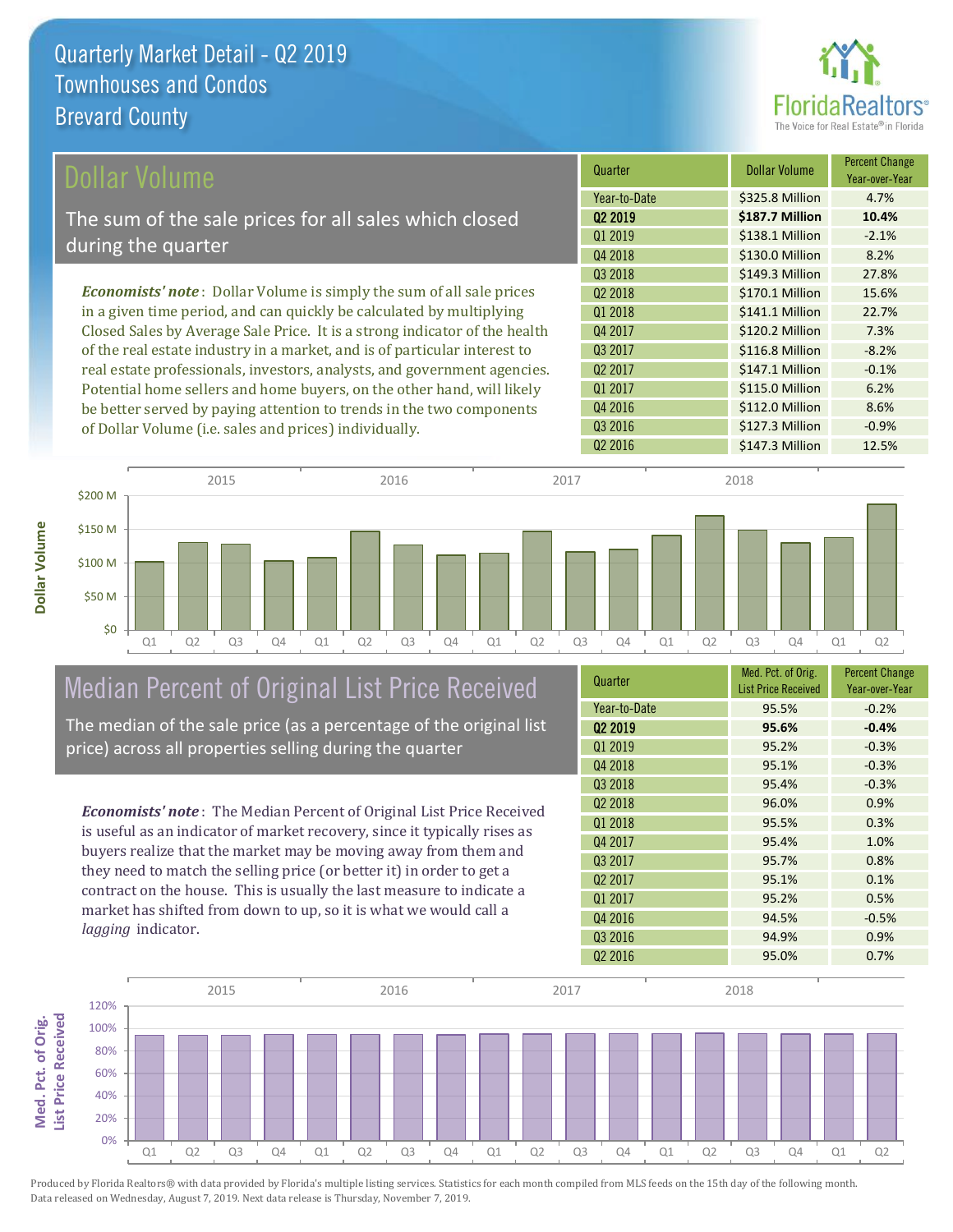

### Median Time to Contract

The median number of days between the listing date and contract date for all Closed Sales during the quarter

*Economists' note* : Like Time to Sale, Time to Contract is a measure of the length of the home selling process calculated for sales which closed during the quarter. The difference is that Time to Contract measures the number of days between the initial listing of a property and the signing of the contract which eventually led to the closing of the sale. When the gap between Median Time to Contract and Median Time to Sale grows, it is usually a sign of longer closing times and/or declining numbers of cash sales.





#### Median Time to Sale

**Median Time to** 

**Median Time to** 

The median number of days between the listing date and closing date for all Closed Sales during the quarter

*Economists' note* : Time to Sale is a measure of the length of the home selling process, calculated as the number of days between the initial listing of a property and the closing of the sale. *Median* Time to Sale is the amount of time the "middle" property selling this month was on the market. That is, 50% of homes selling this month took *less* time to sell, and 50% of homes took *more* time to sell. Median Time to Sale gives a more accurate picture than Average Time to Sale, which can be skewed upward by small numbers of properties taking an abnormally long time to sell.

| Quarter             | <b>Median Time to Sale</b> | <b>Percent Change</b><br>Year-over-Year |
|---------------------|----------------------------|-----------------------------------------|
| Year-to-Date        | 78 Days                    | 16.4%                                   |
| Q <sub>2</sub> 2019 | 78 Days                    | 18.2%                                   |
| Q1 2019             | 79 Days                    | 14.5%                                   |
| Q4 2018             | 69 Days                    | $-8.0%$                                 |
| Q3 2018             | 66 Days                    | $-5.7%$                                 |
| Q <sub>2</sub> 2018 | 66 Days                    | $-2.9%$                                 |
| Q1 2018             | 69 Days                    | $-1.4%$                                 |
| Q4 2017             | 75 Days                    | 4.2%                                    |
| 03 2017             | 70 Days                    | $-9.1%$                                 |
| Q <sub>2</sub> 2017 | 68 Days                    | $-12.8%$                                |
| Q1 2017             | 70 Days                    | $-11.4%$                                |
| Q4 2016             | 72 Days                    | $-2.7%$                                 |
| Q3 2016             | 77 Days                    | $-2.5%$                                 |
| Q <sub>2</sub> 2016 | 78 Days                    | $-7.1%$                                 |

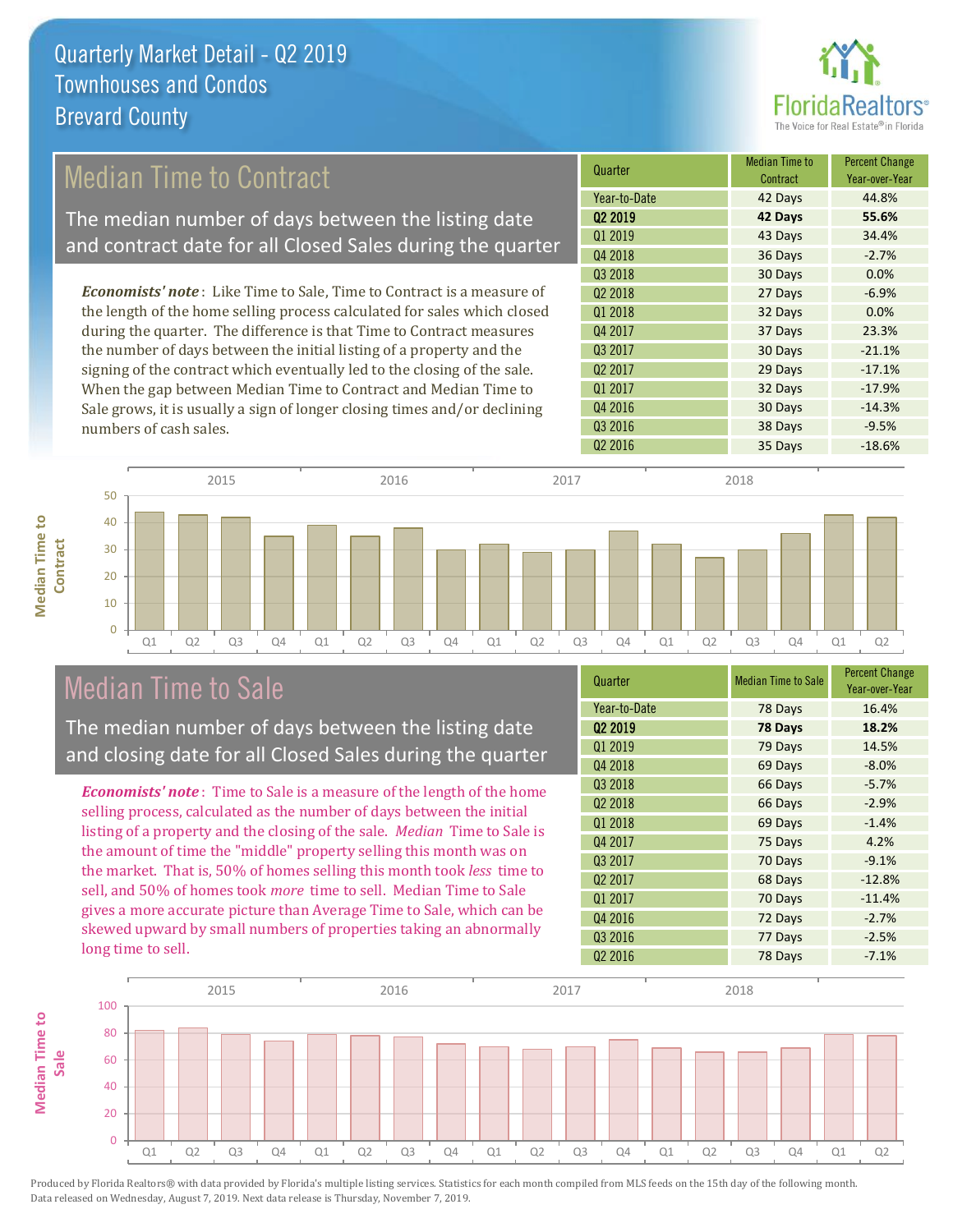

| <b>New Pending Sales</b>                                                      | Quarter             | <b>New Pending Sales</b> | <b>Percent Change</b><br>Year-over-Year |
|-------------------------------------------------------------------------------|---------------------|--------------------------|-----------------------------------------|
|                                                                               | Year-to-Date        | 1,650                    | $-5.2%$                                 |
| The number of listed properties that went under                               | 02 2019             | 846                      | 1.6%                                    |
| contract during the quarter                                                   | Q1 2019             | 804                      | $-11.5%$                                |
|                                                                               | Q4 2018             | 560                      | $-10.8%$                                |
|                                                                               | Q3 2018             | 734                      | 10.0%                                   |
| <b>Economists' note:</b> Because of the typical length of time it takes for a | 02 2018             | 833                      | 2.8%                                    |
| sale to close, economists consider Pending Sales to be a decent               | Q1 2018             | 908                      | 12.8%                                   |
| indicator of potential future Closed Sales. It is important to bear in        | Q4 2017             | 628                      | 10.0%                                   |
| mind, however, that not all Pending Sales will be closed successfully.        | Q3 2017             | 667                      | $-12.9%$                                |
| So, the effectiveness of Pending Sales as a future indicator of Closed        | Q <sub>2</sub> 2017 | 810                      | 8.7%                                    |
| Sales is susceptible to changes in market conditions such as the              | Q1 2017             | 805                      | 5.2%                                    |
| availability of financing for homebuyers and the inventory of                 | Q4 2016             | 571                      | $-9.8%$                                 |
| distressed properties for sale.                                               | Q3 2016             | 766                      | 4.8%                                    |



# New Listings

**New Listings**

**Pending Sales**

Pending Sales

The number of properties put onto the market during the quarter

*Economists' note* : New Listings tend to rise in delayed response to increasing prices, so they are often seen as a lagging indicator of market health. As prices rise, potential sellers raise their estimations of value—and in the most recent cycle, rising prices have freed up many potential sellers who were previously underwater on their mortgages. Note that in our calculations, we take care to not include properties that were recently taken off the market and quickly relisted, since these are not really *new* listings.

| Quarter             | <b>New Listings</b> | <b>Percent Change</b><br>Year-over-Year |
|---------------------|---------------------|-----------------------------------------|
| Year-to-Date        | 1,974               | $-3.0%$                                 |
| 02 2019             | 977                 | 1.2%                                    |
| Q1 2019             | 997                 | $-6.8%$                                 |
| Q4 2018             | 772                 | 5.5%                                    |
| Q3 2018             | 881                 | 15.0%                                   |
| Q <sub>2</sub> 2018 | 965                 | 7.8%                                    |
| Q1 2018             | 1,070               | 11.2%                                   |
| Q4 2017             | 732                 | 3.8%                                    |
| Q3 2017             | 766                 | 0.8%                                    |
| Q <sub>2</sub> 2017 | 895                 | 2.8%                                    |
| Q1 2017             | 962                 | $-1.9%$                                 |
| Q4 2016             | 705                 | $-3.0%$                                 |
| Q3 2016             | 760                 | $-0.4%$                                 |
| Q <sub>2</sub> 2016 | 871                 | 7.8%                                    |

Q2 2016 **745** -9.7%

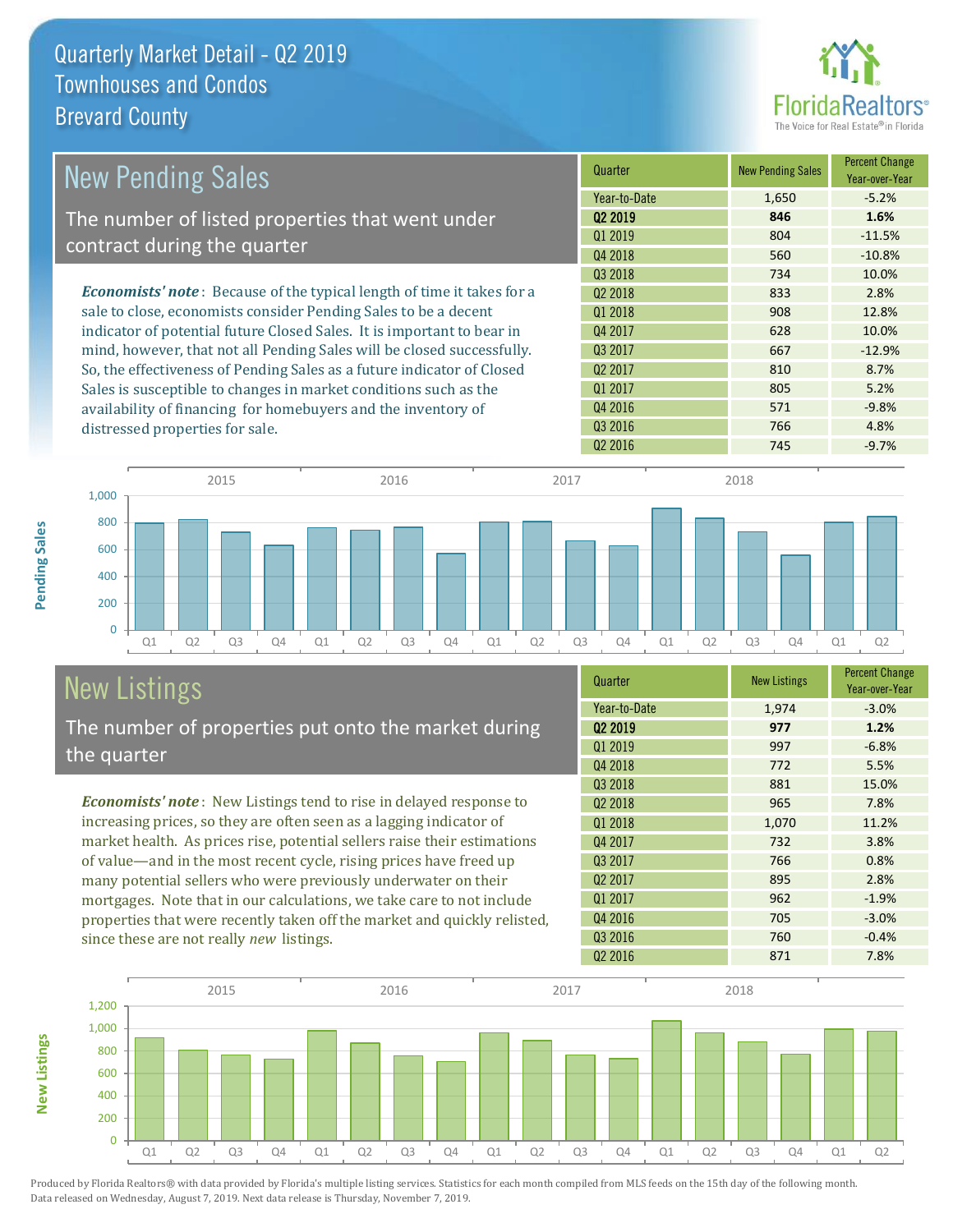

| <b>Inventory (Active Listings)</b>                                          | Quarter                  | Inventory | <b>Percent Change</b><br>Year-over-Year |
|-----------------------------------------------------------------------------|--------------------------|-----------|-----------------------------------------|
|                                                                             | <b>YTD (Monthly Avg)</b> | 931       | 16.5%                                   |
| The number of property listings active at the end of                        | 02 2019                  | 888       | 14.6%                                   |
|                                                                             | 01 2019                  | 931       | 18.3%                                   |
| the quarter                                                                 | Q4 2018                  | 904       | 23.8%                                   |
|                                                                             | Q3 2018                  | 819       | 10.8%                                   |
| <b>Economists' note:</b> There are a number of ways to define and calculate | 02 2018                  | 775       | 0.8%                                    |
| Inventory. Our method is to simply count the number of active listings      | Q1 2018                  | 787       | $-2.1%$                                 |
| on the last day of the quarter, and hold this number to compare with        | Q4 2017                  | 730       | $-6.9%$                                 |
| the same quarter the following year. Inventory rises when New               | 03 2017                  | 739       | $-0.5%$                                 |
| Listings are outpacing the number of listings that go off-market            | Q <sub>2</sub> 2017      | 769       | $-9.4%$                                 |
| (regardless of whether they actually sell). Likewise, it falls when New     | Q1 2017                  | 804       | $-8.5%$                                 |
| Listings aren't keeping up with the rate at which homes are going off-      | Q4 2016                  | 784       | 1.7%                                    |



## Months Supply of Inventory

market.

**Inventory**

An estimate of the number of months it will take to deplete the current Inventory given recent sales rates

*Economists' note* : MSI is a useful indicator of market conditions. The benchmark for a balanced market (favoring neither buyer nor seller) is 5.5 months of inventory. Anything higher is traditionally a buyers' market, and anything lower is a sellers' market. There is no single accepted way of calculating MSI. A common method is to divide current Inventory by the most recent month's Closed Sales count, but this count is a usually poor predictor of future Closed Sales due to seasonal cycles. To eliminate seasonal effects, we use the 12-month average of monthly Closed Sales instead.

| Quarter                  | <b>Months Supply</b> | <b>Percent Change</b><br>Year-over-Year |
|--------------------------|----------------------|-----------------------------------------|
| <b>YTD (Monthly Avg)</b> | 4.1                  | 13.9%                                   |
| Q <sub>2</sub> 2019      | 3.9                  | 14.7%                                   |
| Q1 2019                  | 4.1                  | 17.1%                                   |
| Q4 2018                  | 3.8                  | 15.2%                                   |
| Q3 2018                  | 3.5                  | 2.9%                                    |
| Q <sub>2</sub> 2018      | 3.4                  | $-2.9%$                                 |
| Q1 2018                  | 3.5                  | $-2.8%$                                 |
| Q4 2017                  | 3.3                  | $-8.3%$                                 |
| Q3 2017                  | 3.4                  | 0.0%                                    |
| Q <sub>2</sub> 2017      | 3.5                  | $-7.9%$                                 |
| Q1 2017                  | 3.6                  | $-10.0%$                                |
| Q4 2016                  | 3.6                  | 5.9%                                    |
| Q3 2016                  | 3.4                  | 6.2%                                    |
| Q <sub>2</sub> 2016      | 3.8                  | 2.7%                                    |

Q3 2016 743 743 3.3%

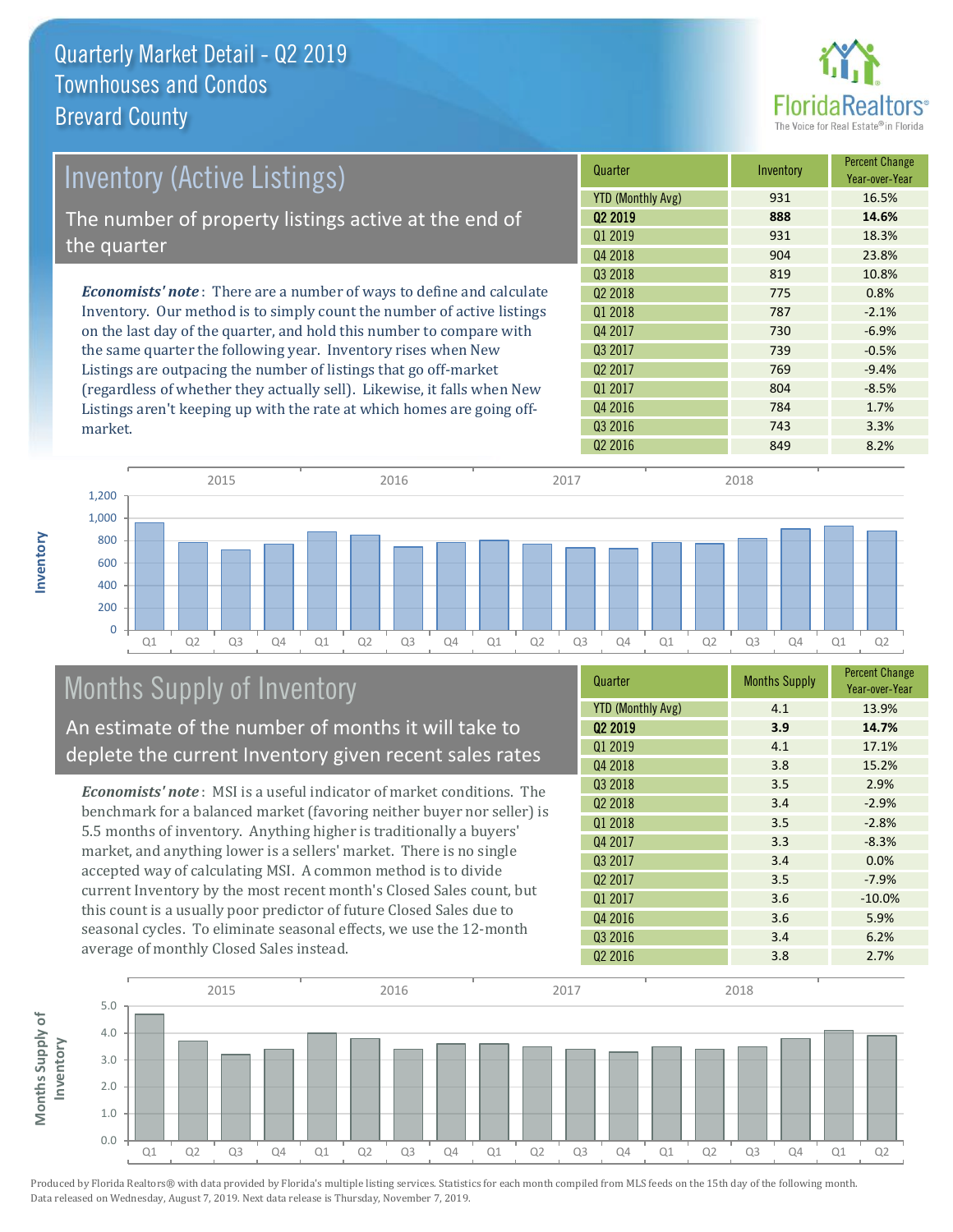

### Closed Sales by Sale Price

The number of sales transactions which closed during the quarter

*Economists' note:* Closed Sales are one of the simplest—yet most important—indicators for the residential real estate market. When comparing Closed Sales across markets of different sizes, we recommend comparing the percent changes in sales rather than the number of sales. Closed Sales (and many other market metrics) are affected by seasonal cycles, so actual trends are more accurately represented by year-over-year changes (i.e. comparing a quarter's sales to the amount of sales in the same quarter in the previous year), rather than changes from one quarter to the next.

| <b>Sale Price</b>     | <b>Closed Sales</b> | <b>Percent Change</b><br>Year-over-Year |
|-----------------------|---------------------|-----------------------------------------|
| Less than \$50,000    | 9                   | $-25.0%$                                |
| $$50,000 - $99,999$   | 118                 | $-13.9%$                                |
| $$100,000 - $149,999$ | 151                 | $-3.8%$                                 |
| $$150,000 - $199,999$ | 141                 | 16.5%                                   |
| \$200,000 - \$249,999 | 89                  | $-19.1%$                                |
| \$250,000 - \$299,999 | 77                  | 6.9%                                    |
| \$300,000 - \$399,999 | 107                 | 12.6%                                   |
| \$400,000 - \$599,999 | 68                  | 13.3%                                   |
| \$600,000 - \$999,999 | 30                  | 114.3%                                  |
| \$1,000,000 or more   | $\mathfrak{p}$      | 0.0%                                    |



#### Median Time to Contract by Sale Price The median number of days between the listing date and contract date for all Closed Sales during the quarter

*Economists' note* : Like Time to Sale, Time to Contract is a measure of the length of the home selling process calculated for sales which closed during the quarter. The difference is that Time to Contract measures the number of days between the initial listing of a property and the signing of the contract which eventually led to the closing of the sale. When the gap between Median Time to Contract and Median Time to Sale grows, it is usually a sign of longer closing times and/or declining numbers of cash sales.

| <b>Sale Price</b>     | Median Time to<br>Contract | <b>Percent Change</b><br>Year-over-Year |
|-----------------------|----------------------------|-----------------------------------------|
| Less than \$50,000    | 22 Days                    | $-65.1%$                                |
| $$50,000 - $99,999$   | 34 Days                    | 54.5%                                   |
| $$100,000 - $149,999$ | 26 Days                    | 44.4%                                   |
| $$150,000 - $199,999$ | 34 Days                    | 88.9%                                   |
| \$200,000 - \$249,999 | 35 Days                    | 52.2%                                   |
| \$250,000 - \$299,999 | 66 Days                    | 4.8%                                    |
| \$300,000 - \$399,999 | 61 Days                    | 32.6%                                   |
| \$400,000 - \$599,999 | 68 Days                    | 25.9%                                   |
| \$600,000 - \$999,999 | 87 Days                    | 17.6%                                   |
| \$1,000,000 or more   | 697 Days                   | 665.9%                                  |



Produced by Florida Realtors® with data provided by Florida's multiple listing services. Statistics for each month compiled from MLS feeds on the 15th day of the following month. Data released on Wednesday, August 7, 2019. Next data release is Thursday, November 7, 2019.

**Median Time to Contract**

**Median Time to Contract**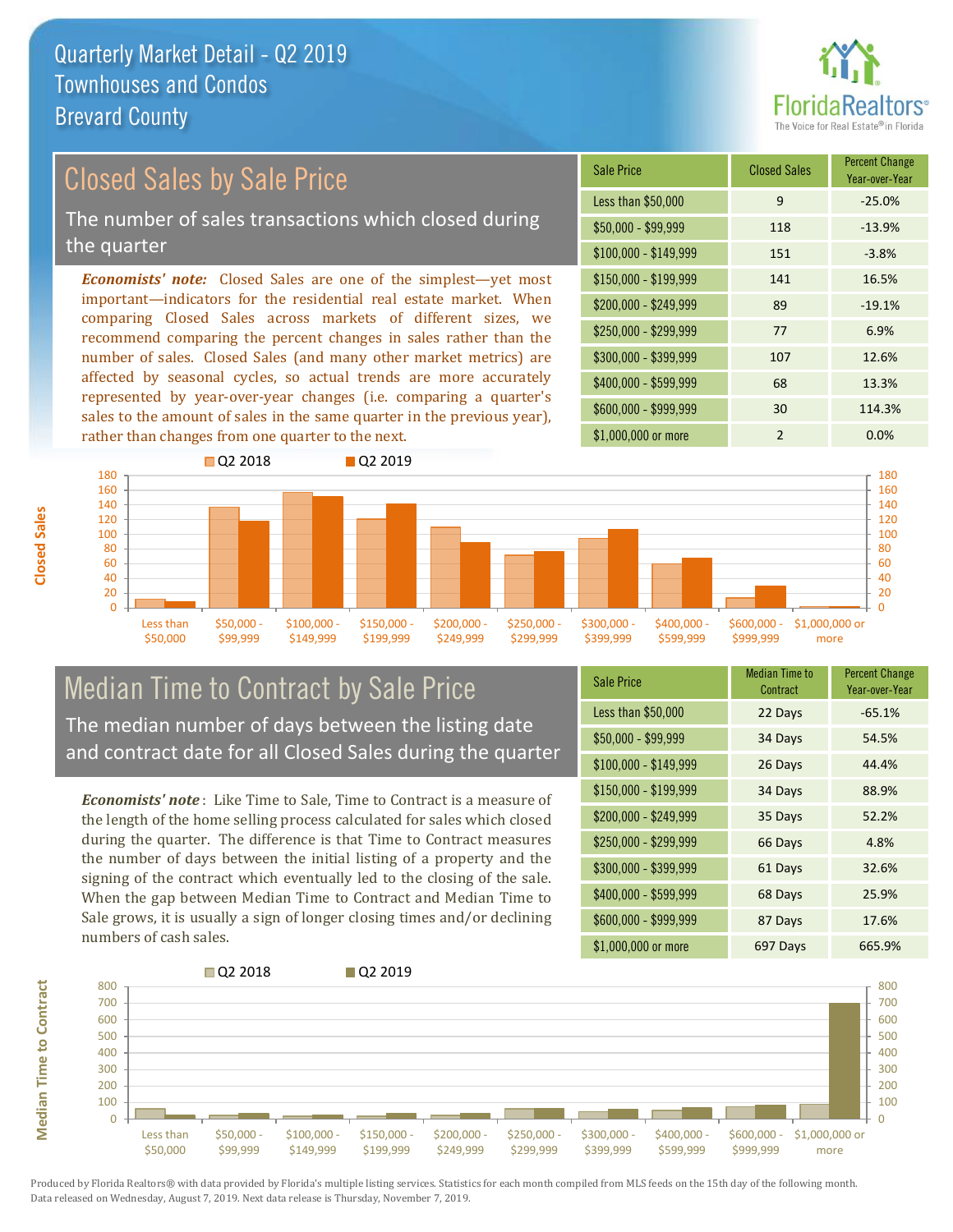

## New Listings by Initial Listing Price

The number of properties put onto the market during the quarter

*Economists' note:* New Listings tend to rise in delayed response to increasing prices, so they are often seen as a lagging indicator of market health. As prices rise, potential sellers raise their estimations of value—and in the most recent cycle, rising prices have freed up many potential sellers who were previously underwater on their mortgages. Note that in our calculations, we take care to not include properties that were recently taken off the market and quickly relisted, since these are not really *new* listings.





#### Inventory by Current Listing Price The number of property listings active at the end of the quarter

*Economists' note* : There are a number of ways to define and calculate Inventory. Our method is to simply count the number of active listings on the last day of the quarter, and hold this number to compare with the same quarter the following year. Inventory rises when New Listings are outpacing the number of listings that go off-market (regardless of whether they actually sell). Likewise, it falls when New Listings aren't keeping up with the rate at which homes are going offmarket.

| <b>Current Listing Price</b> | Inventory | <b>Percent Change</b><br>Year-over-Year |
|------------------------------|-----------|-----------------------------------------|
| Less than \$50,000           | 8         | $-27.3%$                                |
| $$50,000 - $99,999$          | 61        | $-37.1%$                                |
| $$100,000 - $149,999$        | 146       | 100.0%                                  |
| $$150,000 - $199,999$        | 125       | 52.4%                                   |
| \$200,000 - \$249,999        | 83        | 5.1%                                    |
| \$250,000 - \$299,999        | 81        | $-4.7%$                                 |
| \$300,000 - \$399,999        | 188       | 32.4%                                   |
| \$400,000 - \$599,999        | 119       | $-15.0%$                                |
| \$600,000 - \$999,999        | 67        | 13.6%                                   |
| \$1,000,000 or more          | 10        | 42.9%                                   |



Produced by Florida Realtors® with data provided by Florida's multiple listing services. Statistics for each month compiled from MLS feeds on the 15th day of the following month. Data released on Wednesday, August 7, 2019. Next data release is Thursday, November 7, 2019.

**Inventory**